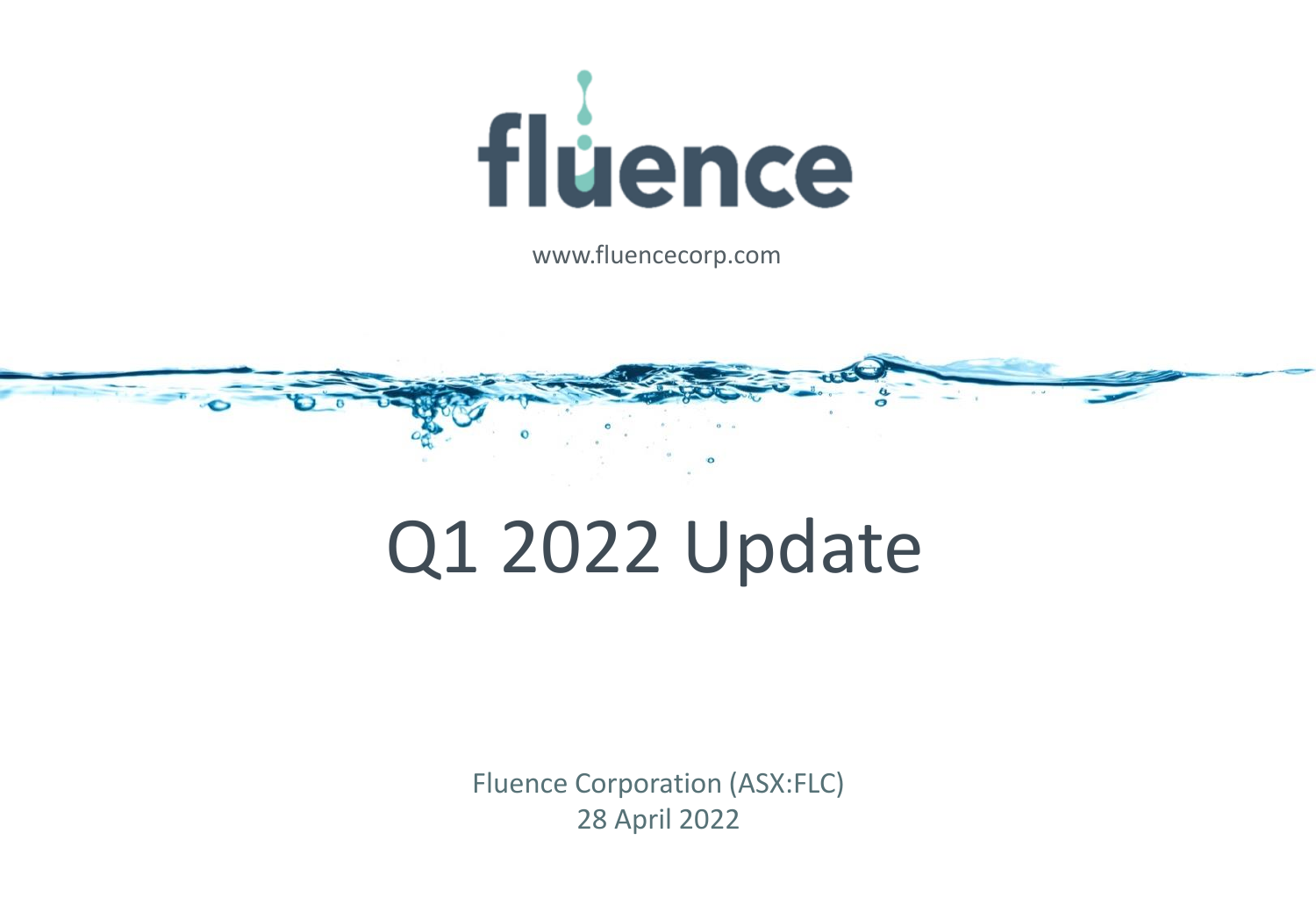# **Q1 2022 Highlights**

*All numbers are unaudited and refer to continuing operations*





- **Q1 Revenues: \$34.5M - Up 116% on Q1 2021**
- **SPS revenues: \$7.3M - Up 78% on Q1 2021**
- **Nearly 90% of Q1 SPS revenues from outside China** including US, Latin America and Middle East
- **CES revenues: \$25.3M - Up 141% on Q1 2021,** mainly from the Ivory Coast project
- **Cost Efficiency Improvement –** Q1 2022 fixed expenses of \$6.7M (19% of revenues) versus \$6.4M (40% of revenues) in Q1 2021
- **Contracted backlog: \$99.3M of which \$75M anticipated to become revenue in 2022**
- **Cash Balance of \$31.1M down from \$41.4M at end of 2021 but up from \$14.9M at the end of Q1 2021** - Operating cashflow negative \$10.4M as expected due to paying vendors with some of the funds already received in Q4 2021.

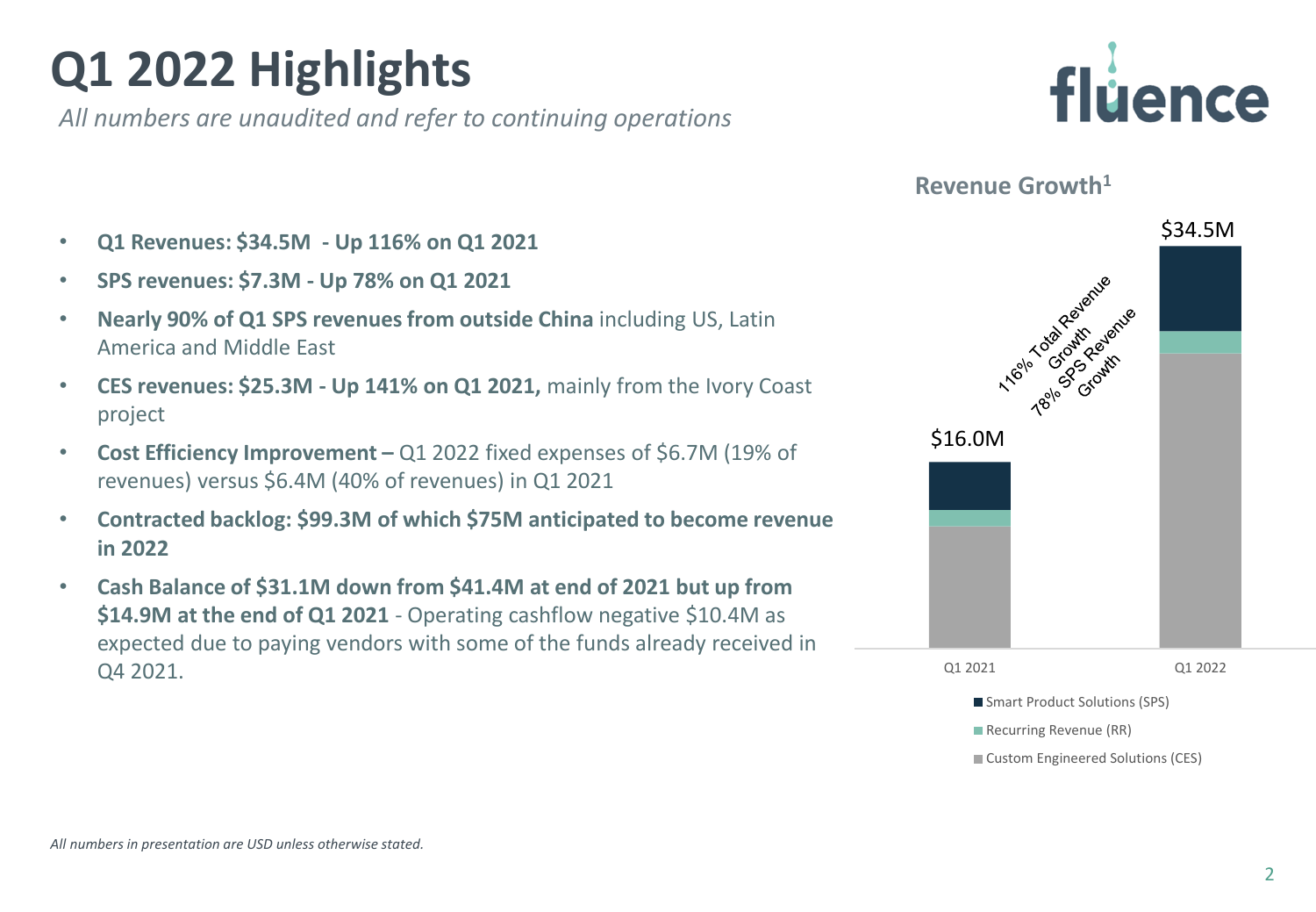# **FY 2022 Guidance**

*All numbers are unaudited and refer to continuing operations*



- Full year revenue outlook is \$144M, up 40% from \$103.2M in 2021
- \$109.4M or 76% of revenue outlook covered by backlog plus Q1 revenues
- SPS revenues continue to be forecast at \$45M, up 22% from \$36.9M in 2021
- Full year underlying  $EBITDA<sup>1</sup>$  continues to be forecast at \$3M up from \$1M in 2021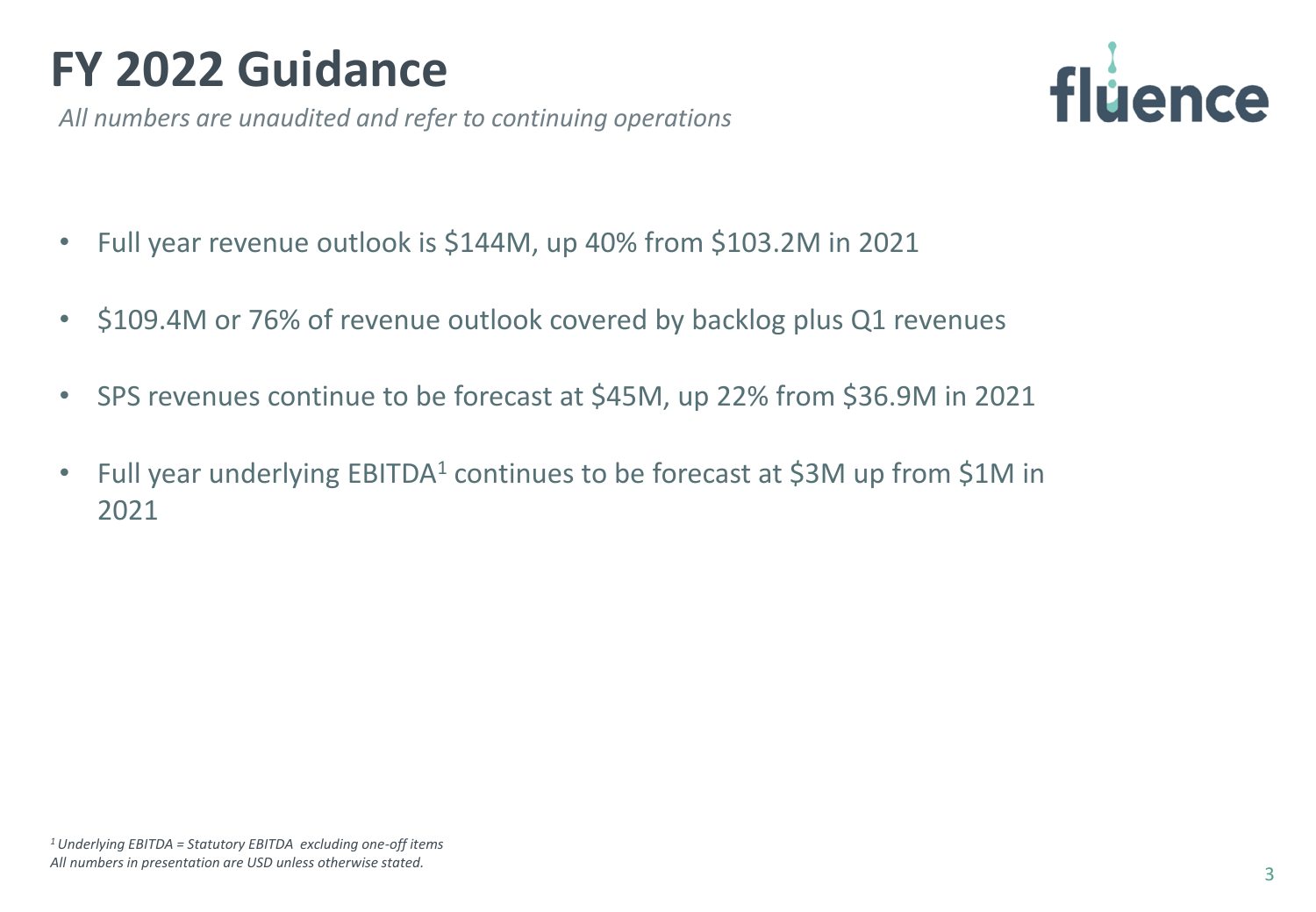## **Fluence: Fast To Deploy, Profitable Water Solutions**



#### **Strategic Focus**

- **EXECUTE:** Sell MABR in China and SF Asia
- **Sell Nirobox in Middle Fast and SF Asia**
- Seek more recurring revenue via water as a service in US and Caribbean
- **Timely execution of Ivory Coast project**
- **•** Improve operating efficiencies



fluence

**Transition To Higher Margin Revenue**

- $\checkmark$  Only global, pure play water and wastewater treatment company delivering standardized solutions to a growing, global, decentralised market
- $\checkmark$  Fast to deploy, lower cost, lower risk way to meet tightening regulatory standards
- ✓ Maximize profitable growth by targeting highest growth markets
- ✓ Strong team and balance sheet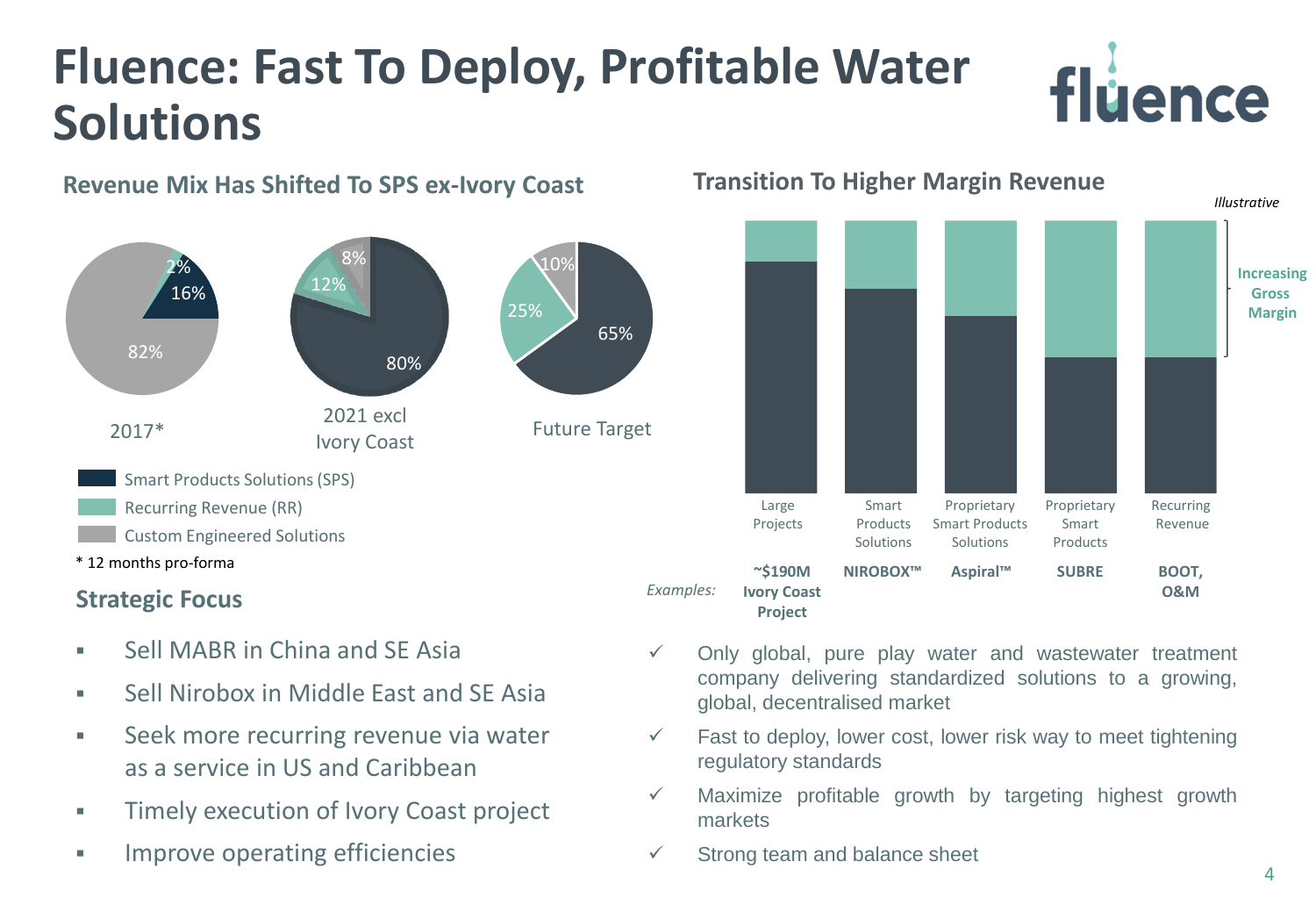### **Leading ESG Impact in Water Treatment**



#### **Committed to UN SDGs**

➢ Fluence technologies are highly energy efficient (MABR, desalination) and lower  $\textsf{CO}_2$  and other harmful contaminants

 $\triangleright$  Many wastewater treatment technologies emit Nitrous Oxide (N<sub>2</sub>O): 300x worse than CO<sub>2</sub> – Fluence MABR emits nitrogen: **installed systems currently save 314 tons/year of N2O emissions, equivalent to 93,600**  tons of CO<sub>2</sub>

➢ A decentralized approach using Fluence MABR to solve the world's wastewater needs would result in increased access to clean water and wastewater → **Potential annual energy savings of 2 TWh, equivalent to 150 million tons CO<sup>2</sup>**

 $\triangleright$  Fluence is committed to ESG and delivers on 9 of the 17 UN SDGs



#### **Sustainability Impact from Fluence's Installations**

#### **MABR & NIROBOX**







#### *32 GWh / year*

*in energy savings compared to conventional technologies Equivalent to 23,100 Tons CO<sub>2</sub>/ year* 





*Recycled / year*

*Drinking Water Produced / year*

*Wastewater Treated / year*

✓ *MABR installations remove >2,100 tons of nutrient pollution/year*

✓ *Lowers Nitrous Oxide emissions by 314 tons/year*

#### Source: EPA, research, Company analysis.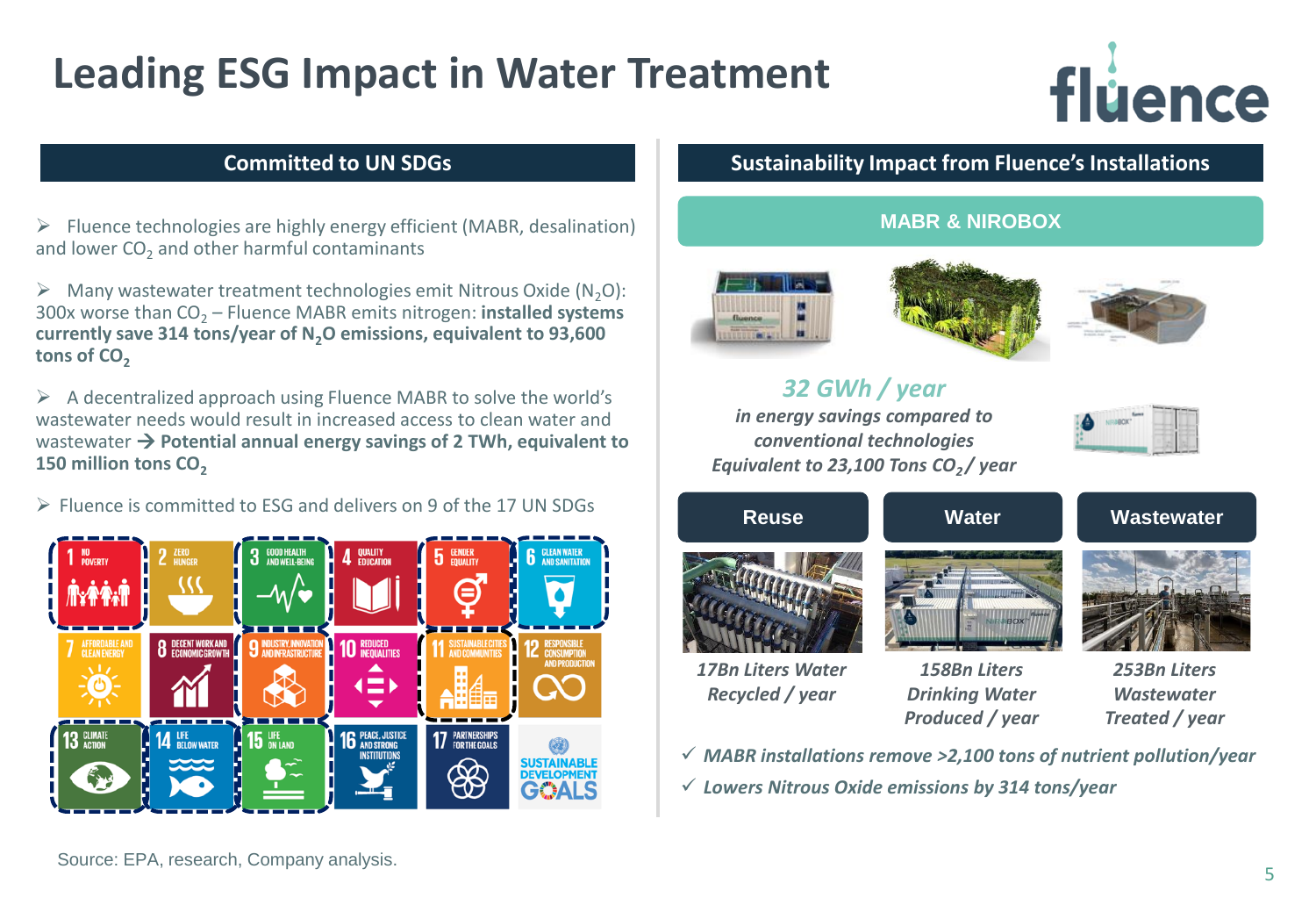### **Disclaimer**



This presentation has been prepared by Fluence Corporation Limited (ASX:FLC). All currencies quoted as "\$" are US dollars unless otherwise specified.

This presentation may contain forward-looking statements which are identified by words such as 'may', 'could', 'believes', 'estimates', 'targets', 'expects', or 'intends' and other similar words that involve risks and uncertainties. These statements are based on an assessment of past and present economic and operating conditions, and on a number of assumptions regarding future events and actions that, as at the date of this presentation, are expected to take place. Such forward-looking statements are not guarantees of future performance and involve known and unknown risks, uncertainties, assumptions and other important factors many of which are beyond the control of the Company, its Directors and management. Although the Company believes that the expectations reflected in and the assumptions underlying the forward looking statements included in this presentation are reasonable, readers are cautioned not to place undue reliance on them, as the Company cannot give any assurance that the results, performance or achievements covered by the forward-looking statements will actually occur.

This presentation should not be considered as an offer or invitation to subscribe for or purchase any shares in FLC or as an inducement to make an offer or invitation to subscribe for or purchase any shares in FLC. No agreement to subscribe for securities in the FLC will be entered into on the basis of this presentation or any information, opinions or conclusions expressed in the course of this presentation. This presentation is not a prospectus, product disclosure document or other offering document under Australian law or under the law of any other jurisdiction. It has been prepared for informational purposes only and does not constitute an offer or invitation to apply for any securities, including in any jurisdiction where, or to any person to whom, such an offer or invitation would be unlawful.

To the maximum extent permitted by law, the Company and its professional advisors and their related bodies corporate, affiliates and each of their respective directors, officers, management, employees, advisers and agents and any other person involved in the preparation of this presentation disclaim all liability and responsibility (including without limitation and liability arising from fault or negligence) for any direct or indirect loss or damage which may arise or be suffered through use of or reliance on anything contained in, or omitted from, this presentation. Neither the Company nor its advisors have any responsibility or obligation to update this presentation or inform the reader of any matter arising or coming to their notice after the date of this presentation document which may affect any matter referred to in the presentation. Readers should make their own independent assessment of the information and take their own independent professional advice in relation to the information and any proposed action to be taken on the basis of the information.

2021 consolidated financial figures presented on IFRS basis are audited.